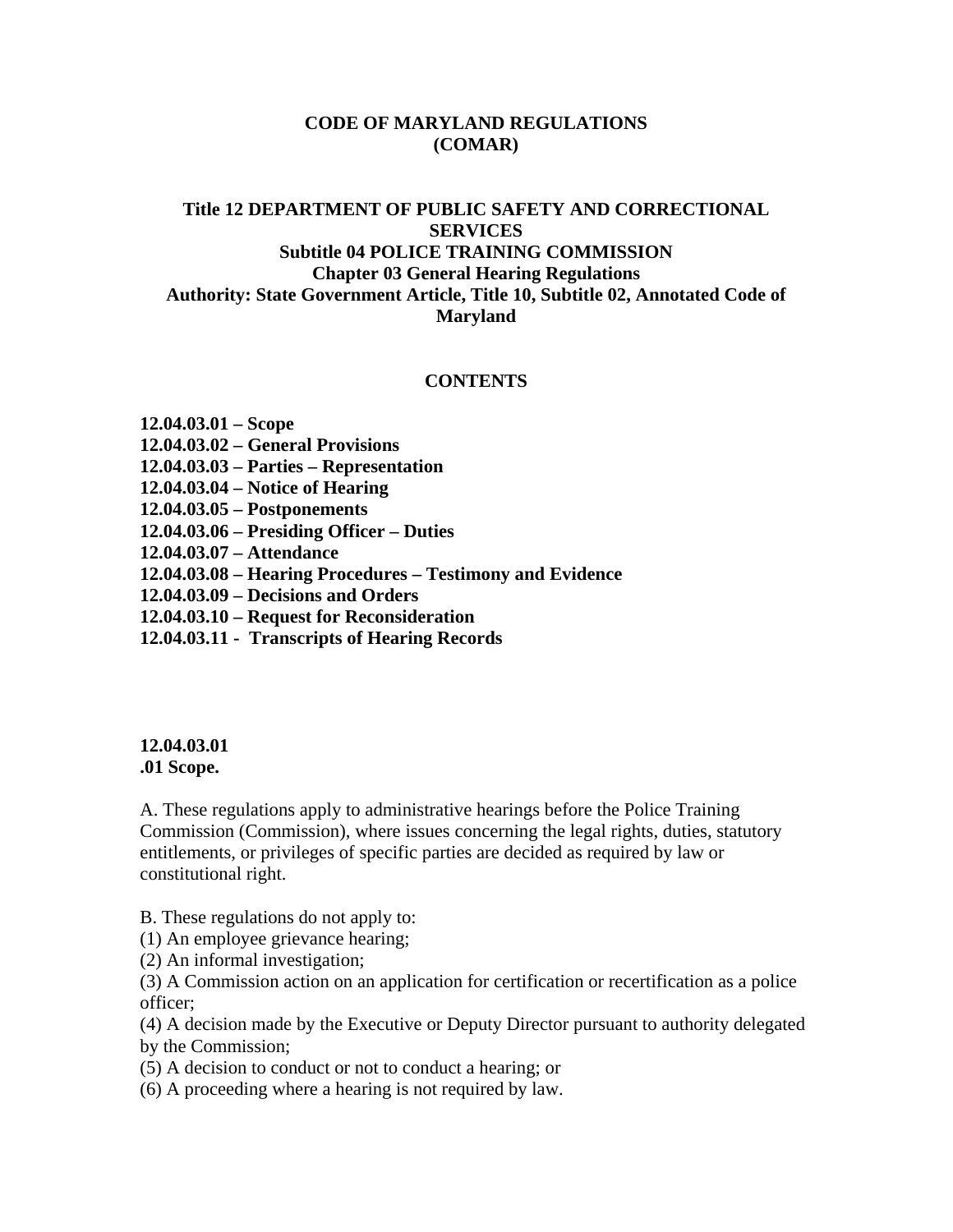## **12.04.03.02 .02 General Provisions.**

A. A hearing conducted by the Commission is subject to the provisions of the Administrative Procedure Act.

B. The Commission may conduct a hearing only if a majority of the Commission's authorized membership is present.

## **12.04.03.03 .03 Parties—Representation.**

A. A party to a hearing includes an individual or agency that the Commission names or designates or who is entitled to be a party to a hearing.

B. A party may be represented by counsel at a hearing.

## **12.04.03.04 .04 Notice of Hearing.**

A. The Commission shall provide all parties with written notice of a hearing at least 10 business days before the scheduled hearing date.

B. A written notice shall comply with State Government Article, §§10-207 and 10-208 and include:

- (1) The date, time, and place of the hearing;
- (2) A brief explanation of the allegations and issues;
- (3) Citations of relevant law or regulation; and
- (4) A copy of COMAR 12.04.03.

## **12.04.03.05 .05 Postponements.**

A. The presiding officer may postpone a hearing upon a written request of any party, if the:

(1) Presiding officer receives the request at least 3 business days before the scheduled hearing date; and

(2) Request establishes good cause for the postponement as determined by the presiding officer.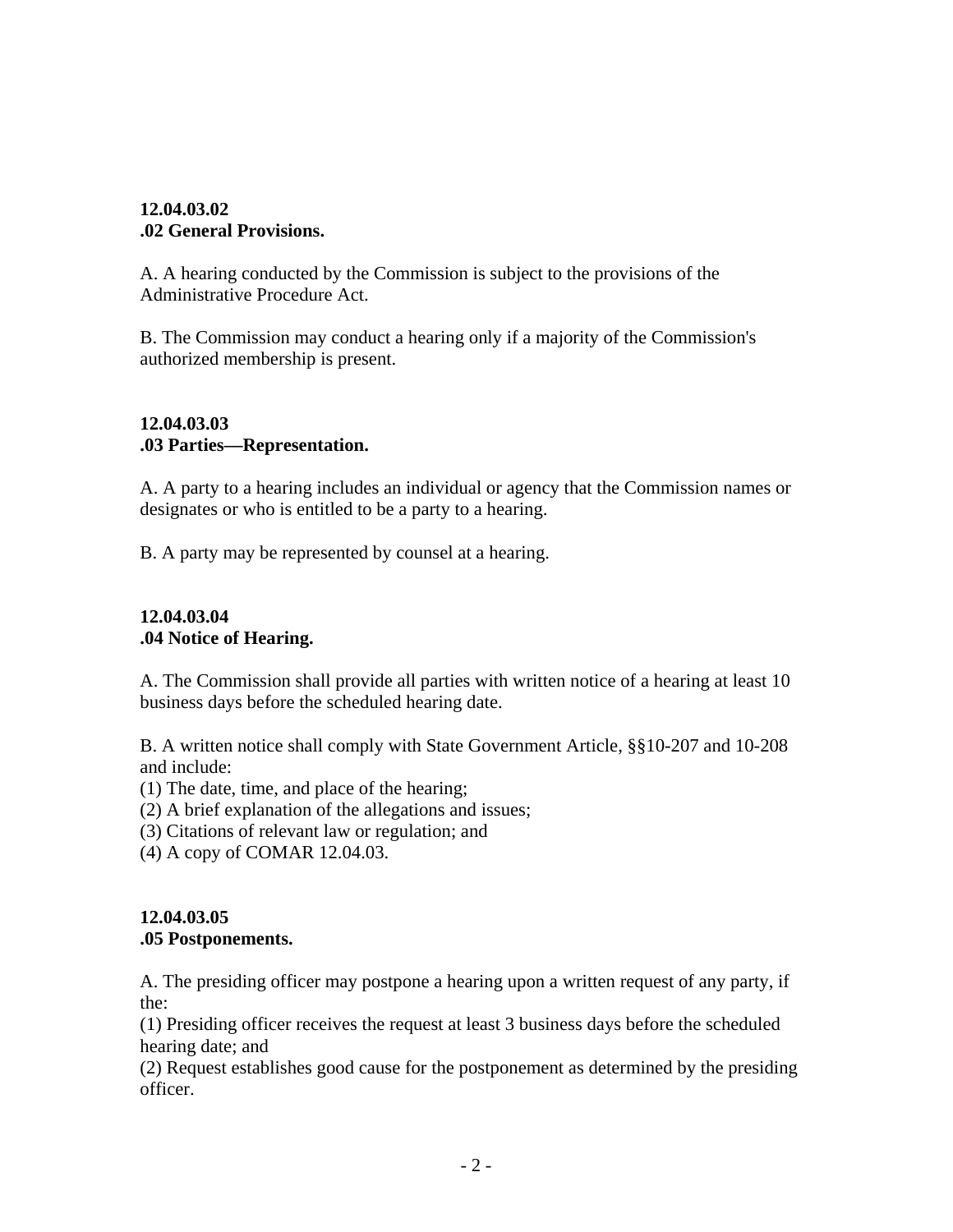B. Absent a postponement request, the presiding officer may postpone the hearing for good cause.

#### **12.04.03.06 .06 Presiding Officer—Duties.**

A. The Commission chairman, or a designee, shall be the presiding officer who shall:

(1) Be in charge of the hearing;

(2) Permit the examination of witnesses;

(3) Rule on the admissibility of evidence;

(4) Decide the order in which parties may testify, present evidence, or present argument;

(5) Adjourn or recess the hearing from time to time;

(6) Decide if a party is required to submit a written brief or motion supporting the party's position and establish deadlines for submissions;

(7) Reschedule the hearing if a majority of the Commission is not present; and

(8) Maintain a record of the hearing as required under State Government Article, §10-

218, Annotated Code of Maryland.

B. The presiding officer shall determine that a party:

(1) Has been informed of the nature of the proceedings;

(2) Understands the language and intent of these regulations; and

(3) Is cognizant of the rights under applicable statutes upon which the subject of the hearing is conducted as well as rights under these regulations.

C. If the presiding officer is not satisfied that a party is fully informed as to these matters, the presiding officer shall note this on the record.

D. The presiding officer when deciding the case or issuing an order pursuant to the provisions of these regulations and of law shall inform the party of the right to appeal a decision or order and the methods and procedures for making that appeal.

E. The presiding officer may:

(1) Examine witnesses;

(2) Call witnesses; and

(3) Request the Office of the Attorney General to provide counsel to the Commission and to Commission staff who may be presenting evidence at the hearing.

#### **12.04.03.07 .07 Attendance.**

A. If a party fails to appear for the hearing and the presiding officer has reason to believe the party received notice of the hearing, the presiding officer may:

(1) Proceed with the hearing based on the information available; or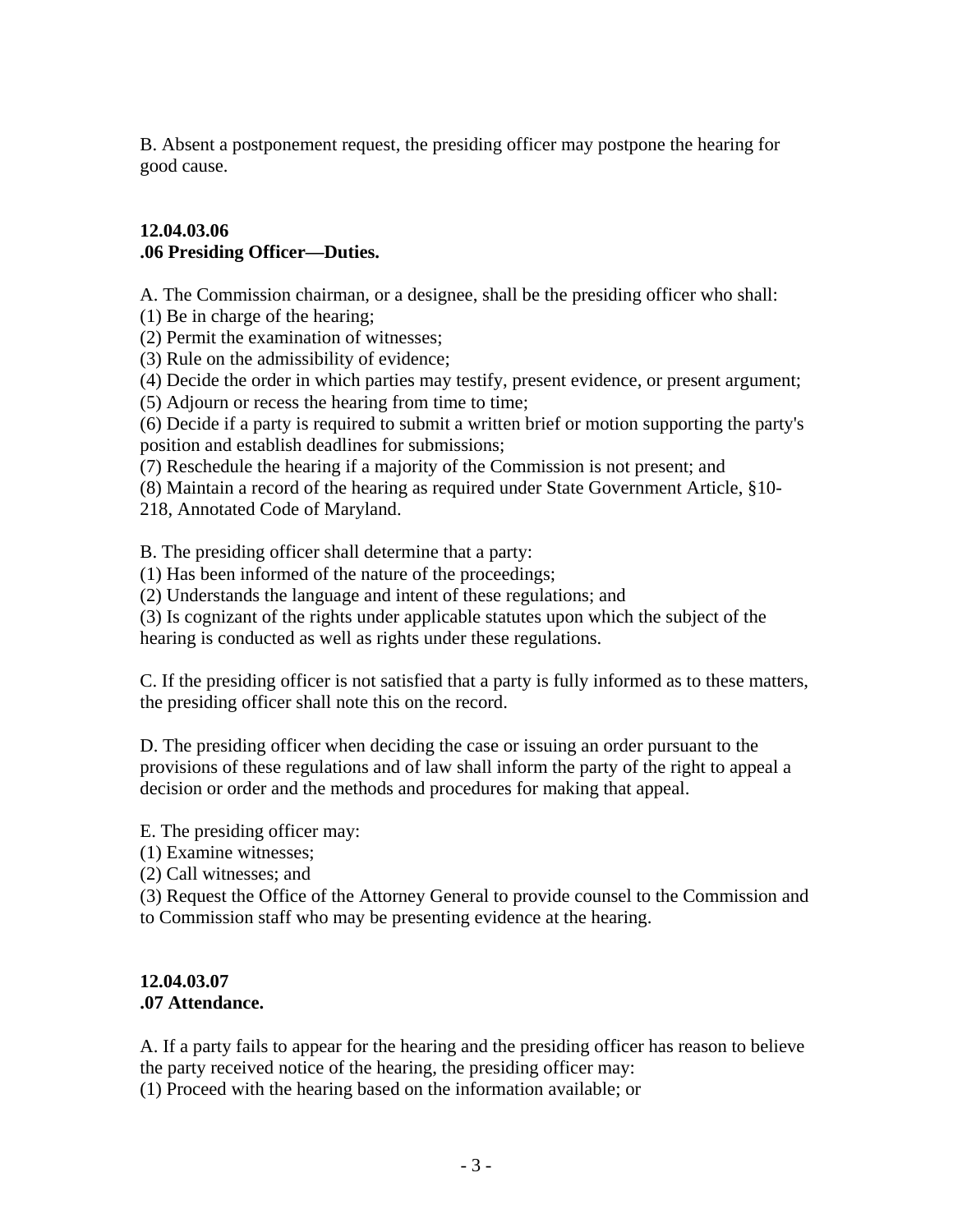(2) Reschedule the hearing.

B. A party may waive the right to appear for the hearing.

#### **12.04.03.08 .08 Hearing Procedures—Testimony and Evidence.**

A. The introduction of evidence at a hearing shall comport with procedures under State Government Article, §10-213, Annotated Code of Maryland.

B. When a party is represented by counsel, only counsel may submit evidence, question witnesses and file objections, exceptions, and motions on behalf of the party.

C. A party testifying shall be under oath administered by an individual authorized by the presiding officer.

D. The presiding officer shall require the following oath be used, "Do you solemnly swear or affirm under the penalties of perjury that the responses given and statements made will be the truth, the whole truth, and nothing but the truth?"

E. The burden of proof is on the party bringing the issue before the Commission.

F. The standard of proof is a preponderance of evidence.

G. A party may submit a brief, or the presiding officer may order that a brief be submitted, concerning the issues of fact and law involved in the hearing. The presiding officer shall determine:

(1) The form for the brief; and

(2) Submission deadlines.

## **12.04.03.09 .09 Decisions and Orders.**

A. A decision by the Commission shall be made by a majority of the members present at the hearing.

B. The presiding officer shall prepare the Commission's final decision and order in writing that includes findings of fact and conclusions of law that are based exclusively on testimony, evidence, and other matters that are a part of the hearing record.

C. The Commission shall deliver or mail a copy of the decision and order and accompanying findings and conclusions to each party or the party's counsel of record.